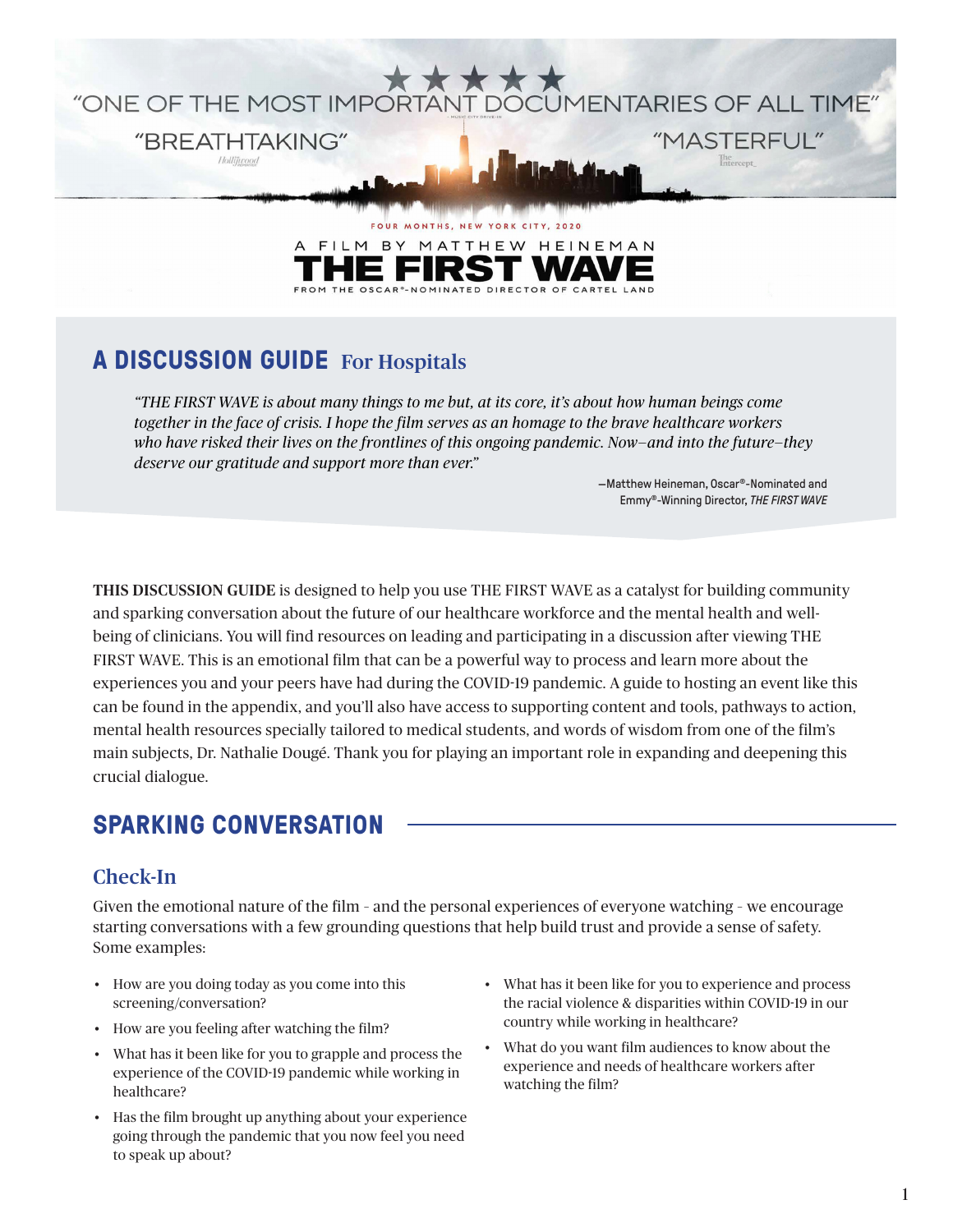# Reflect

From there, consider exploring how themes in the film might resonate on an individual or institutional level.

- Do you identify with a particular subject in the film? If so, who and why?
- Do you identify with a particular experience depicted in the film? If so, which and why?
- What is something that you would change about your day-to-day experience at work that would support your mental health and well-being?
- What gaps in the healthcare system highlighted in this film have you witnessed and/or experienced yourself?
- How have you seen similar scenarios related to equity and health outcomes play out in your hospital?
- How should healthcare professionals seek a balance between caring for their patients medically and emotionally, but at the same time keeping their emotions in check for themselves and other patients?

## Care

Finally, discuss if and how individuals have protected their own mental health and well-being during this time of crisis, and how they can contribute to caring for their colleagues and making systemic changes that will help clinicians be well.

- What actions, tools, or strategies have you used to protect your own mental health and well-being during this crisis?
- What is the most impactful thing your workplace could do to better support your mental health and well-being?
- How might we commit to checking in on one another at work? How might we learn how to identify burnout in ourselves and our colleagues, and destigmatize seeking mental health support?
- Are there resources that your workplace has provided that you have found helpful?
- How might we actionably commit to dismantling systemic racism and embracing anti-racism in our hospital and the medical system at large?
- How might we build a healthcare system that centers the needs of healthcare workers alongside patients?

# **FROM DISCUSSION TO ACTION**

Now that we've started to grapple with some of the themes in the film and how they relate to your own experiences together, you may be curious about how to start acting on changes or ideas that may have surfaced in the conversation. To help you do that, we've identified the following pathways to action to get you going.

- Visit the [ALL IN website](https://www.allinforhealthcare.org/) and learn more about the issues we care about.
- Join the [ALL IN community](http://allinforhealthcare.org) and add your voice to the conversation.
- Sign the [ALL IN Statement of Commitment](https://www.allinforhealthcare.org/articles/43-sign-statement-commitment) or ask leaders in your organization to do so.
- Use and share the [free tools and resources.](https://www.allinforhealthcare.org/profiles/resilience-library)
- Review the [Healthcare Workforce Rescue Package](https://www.allinforhealthcare.org/issues/2022-healthcare-workforce-rescue-package) to learn about the top five actions leaders should take to support team members now.
- [Share your story](https://www.allinforhealthcare.org/articles/83-healthcare-workers-share-story) to help normalize the conversation around mental health and well-being.
- Give to the ALL IN Fund through [#FirstRespondersFirst](https://thriveglobal.com/categories/first-responders-first/?element=XPGUTLKY&form=FUNSSDTRHDJ).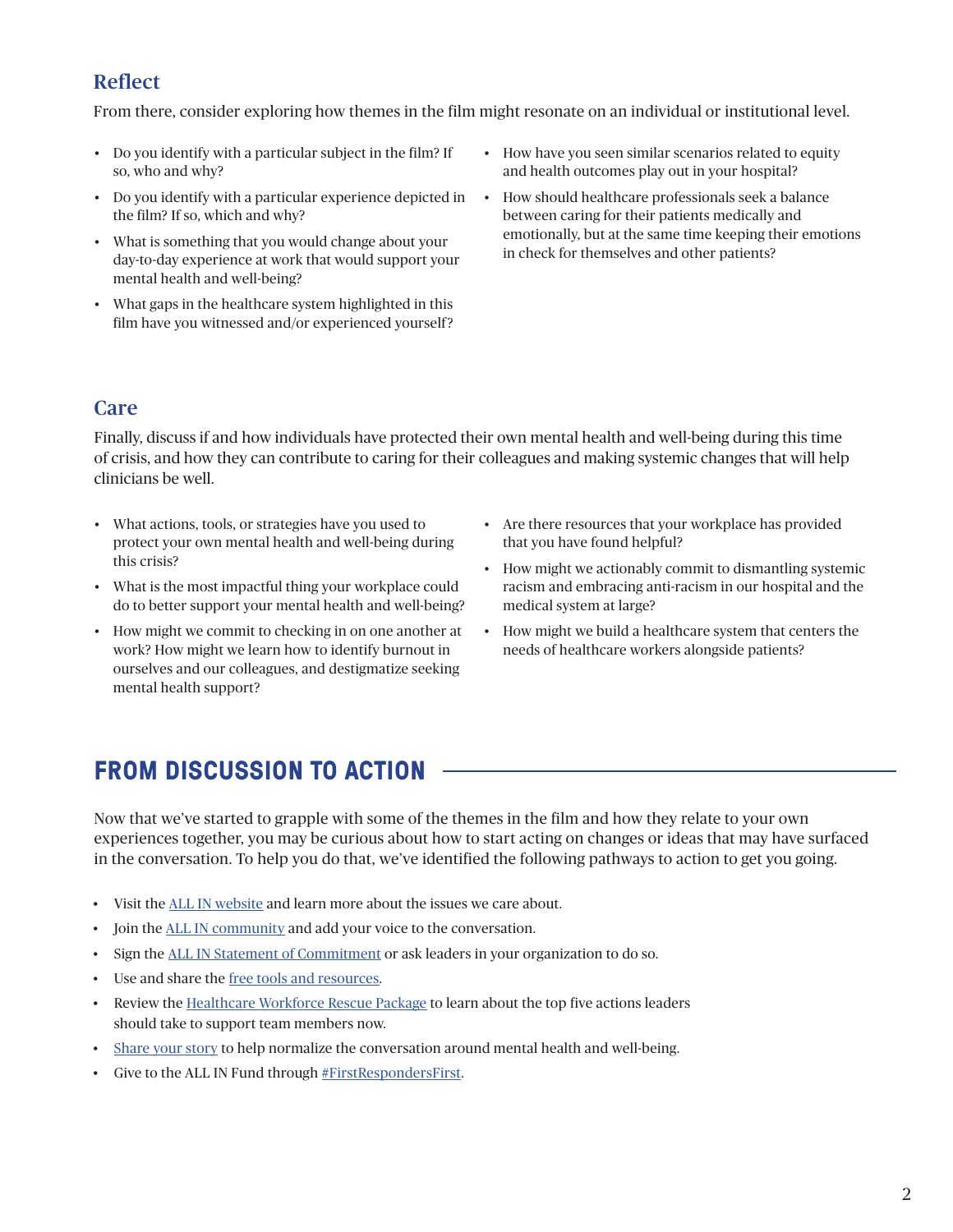# Learn How Hospitals Can Support Their Workforces

#### **Communicate Your Institution's Policies and Practices Regarding Mental Health Care for Clinicians:**

Beyond offering wellness programs, it is imperative that clinicians are made aware of their hospital's and state's policies and practices that affect how they might seek mental health care. In a [recent survey,](https://www.medscape.com/slideshow/2022-lifestyle-burnout-6014664?uac=85323SN&faf=1&sso=true&impID=3962382&src=wnl_physrep_220122_Burnout2022#24) 43% of physicians said they had not sought mental health care because they didn't want to risk disclosure to their medical board. Ensuring that clinicians know their rights to seek care can make all the difference, but hospitals should also audit their credentialing applications, mental health support procedures, and clinicians' right to privacy. Upon doing so, and fixing policies or procedures that are outdated, hospitals should clearly communicate this information to their workforce as soon as possible.

### **Limit Credentialing Questions About Mental Health:**

In May 2020, health care accrediting organization The Joint Commission strongly encouraged health care organizations not to ask about the past history of a clinician's "mental health conditions or treatment." Instead, the commission backed recommendations of the Federation of State Medical Boards and the American Medical Association to limit questions to conditions that would impair a clinician's current abilities. Without implementing these guidelines, hospitals risk violating federal law: the Americans with Disabilities Act.

#### **Ensure that Your Workforce Has a Full-Spectrum of Mental Health and Well-being Resources and Services:**

It is imperative that hospitals offer the clinical and administrative workforce resources and services that they will actually use. This includes quality mental health counseling and in-demand programs such as peer support services. See the Healthcare Workforce Rescue Package to learn more.

#### **Identify and Reduce/Remove Administrative Burdens on Clinicians:**

The Healthcare Workforce Rescue Package recommends that admins partner with clinicians to identify and remove low-value work through a rapid improvement process, for example: reducing EHR clicks for common workflows, minimizing inbox notifications, and eliminating unnecessary mandatory training requirements.

### **Get Radical to Shore Up Staffing:**

During the COVID-19 pandemic especially, nurses have been overloaded with more patients than is safe. Even outside of spikes in cases and extraordinary circumstances, "current staffing decisions made by hospital administrators — based on budgetary rather than clinical considerations — do not ensure patients are receiving optimal care." See the proposed Federal RN-to-Patient Safe Staffing Ratios at [nationalnursesunited.](https://www.nationalnursesunited.org/ratios) [org/ratios](https://www.nationalnursesunited.org/ratios) and see the Healthcare Workforce Rescue Package to learn more.

### **Budget for Better Pay, Time Off, and Sick Leave:**

As a critical part of the nation's workforce, healthcare workers should be fairly compensated, supported, and entitled to paid leave (both vacation and sick leave). When healthcare workers receive adequate compensation and feel valued and respected by their employer, they are likely to stay with that institution. While healthcare workers have often been left out of federal workforce protections, like FFCRA, hospitals have the power to support their own workforces and should make this a priority.

#### **Designate a Well-Being Executive:**

The Healthcare Workforce Rescue Package recommends that hospitals appoint one person with operational authority to oversee and align all clinician well-being efforts, for example: appointing a system chief wellness officer, assigning a senior leader on a short-term basis until long term resources are identified, and aligning well-being work with diversity, equity, and inclusion efforts.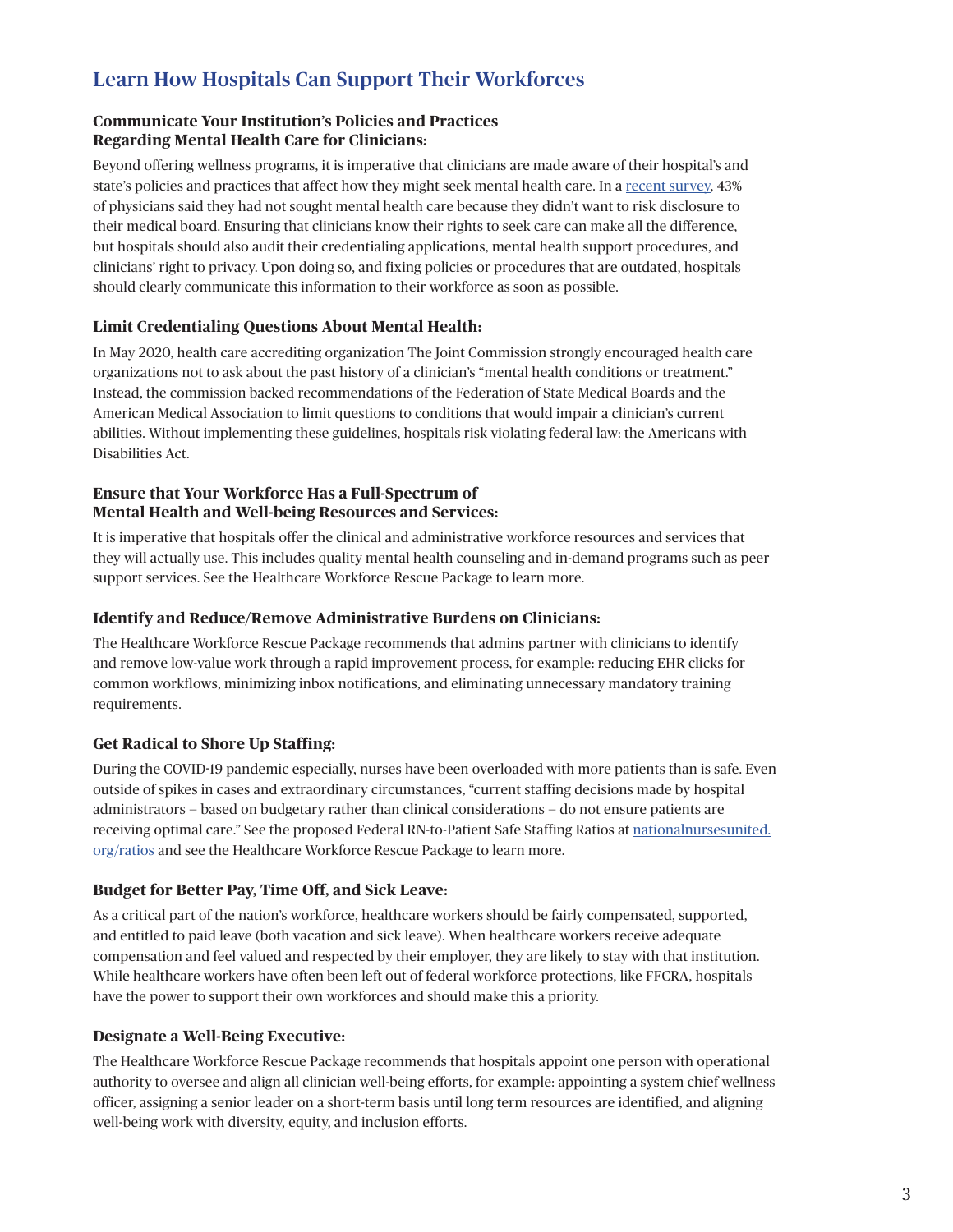

# **A WORD FROM DR. DOUGE**

*At the height of the COVID-19 pandemic in New York City at the time, I didn't see a person or hear a voice publicly that emulated my experience or thoughts.*

*So, I decided to take part in this film, with the hope that I could be that for someone else. It means a lot to share this film of hospital workers like you all. I know, even before the pandemic, our day-to-day stressors and challenges can often seem insurmountable, and now add on to the worry and stress related to this COVID-19 pandemic.*

*I do believe this all can negatively impact our mental health. Therefore, I hope you take away from the film that though we continue to serve our communities for the betterment of humanity, we too must remember that we are human. Trauma is often juxtaposed with triumph, and resilience can include moments of rest. Collectively, we can be vulnerable and yet strong enough to persevere. However, this involves processing our feelings and reaching out for help when we need it. On that note, I sincerely thank you for watching THE FIRST WAVE.*

# **MENTAL HEALTH RESOURCES FOR HEALTHCARE WORKERS**

#### **Impact on Obtaining Mental Health Services on Your License & Credentials:**

Clinicians often have concerns that obtaining mental health services may have an impact on their ability to obtain a license or credentials. The American Medical Association, [Joint Commission,](https://www.jointcommission.org/-/media/tjc/documents/covid19/statement-on-removing-barriers-to-mental-health-care-for-clinicians-and-health-care-staff.pdf) and Federation of State Medical Boards recommend that inquiries into a clinician's mental health be limited to "current impairment" and omit any questions about prior treatment, but every state and local hospital has different reporting rules on mental health services. A detailed overview of these issues was highlighted by the Dr. Lorna Breen Heroes' Foundation and can be found [here](https://www.usnews.com/news/health-news/articles/2021-09-09/change-the-system-to-help-doctors-get-mental-health-care). We encourage every hospital/health system to publish the facts related to their institution/state on each of the potential structural barriers to obtaining mental health care for their workforce.

## [NAMI FRONTLINE WELLNESS](http://www.nami.org)

- Website: [nami.org/frontlinehealthcare](http://www.nami.org/frontlinehealthcare )
- Instagram: @namicommunicate
- Text SCRUBS to 741741

## [CRISIS TEXT LINE](https://www.forthefrontlines.org/)

- Website: [forthefrontlines.org](http://forthefrontlines.org)
- Instagram: @crisistextline
- Text FRONTLINE to 741741

# [THERAPY AID COALITION](http://www.therapyaid.org/)

- Website: [therapyaid.org](http://therapyaid.org)
- Instagram: @therapyaidcoalition

# [NATIONAL SUICIDE PREVENTION LIFELINE](https://suicidepreventionlifeline.org/)

- Website: [suicidepreventionlifeline.org](http://suicidepreventionlifeline.org)
- Phone: 1-800-273-8255

## PEER SUPPORT PROGRAMS

- [PeerRxMed](https://www.peerrxmed.com/) is a free peer-to-peer program for physicians and other healthcare professionals. PeerRxMed offers support, connection, encouragement, resources and skill building for optimal well-being.
- [Nurse Groups](https://nursegroups.org/) is a free and confidential videoconference group service for nurses to connect and process issues related to COVID-19.
- Learn how you and your hospital can create your own peer support group with the **AMA's Steps Forward Toolkit**.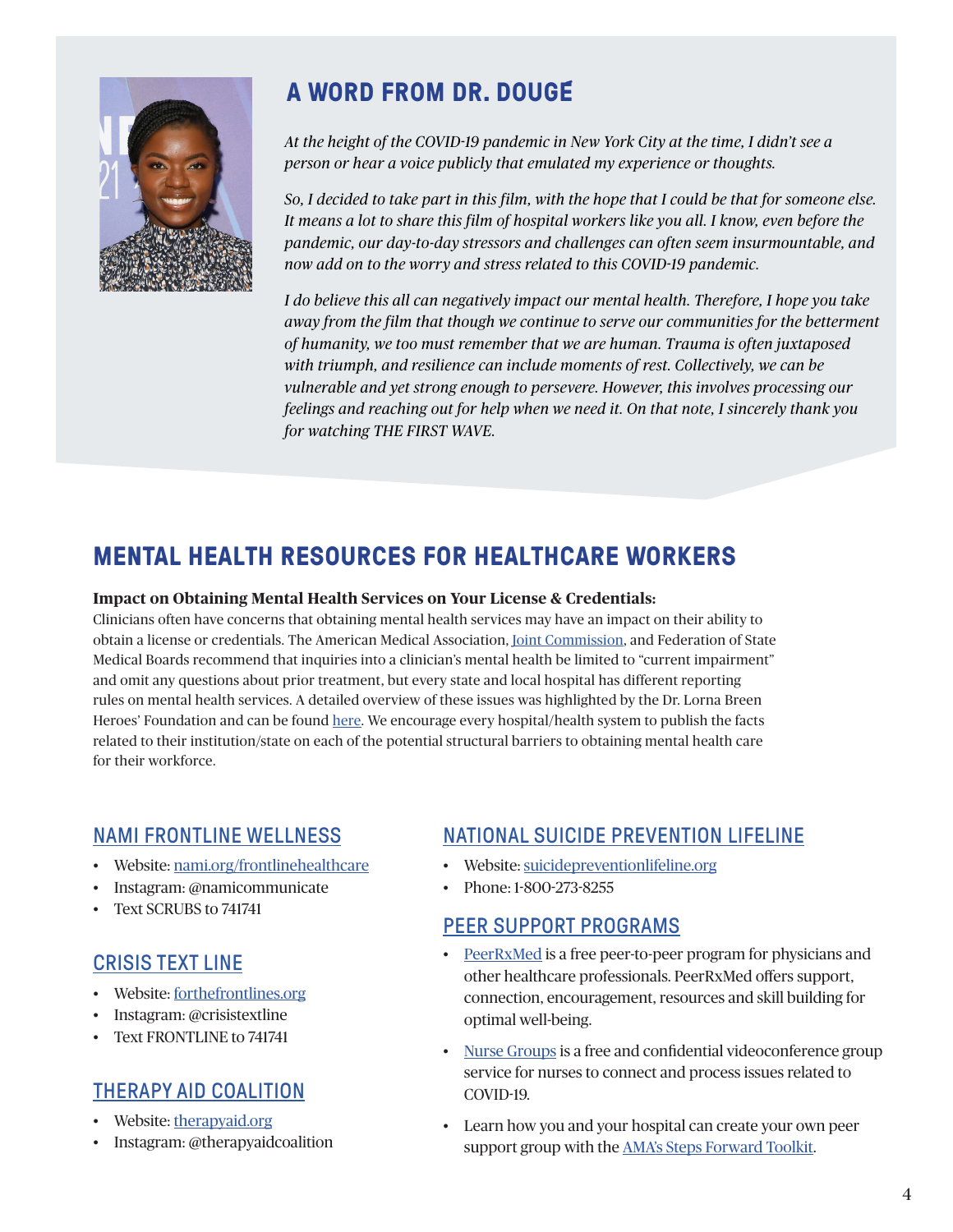# **SUPPORT RESOURCES FOR BIPOC HEALTHCARE WORKERS**

## [NATIONAL BLACK NURSES ASSOCIATION](http://nbnareset.com/counseling-services)  [\(NBNA\) RE:SET PROGRAM](http://nbnareset.com/counseling-services)

- Website: [nbnareset.com/counseling-services](https://www.nbnareset.com/counseling-services)
- RE:SET provides NBNA members and their families instant access to a FREE comprehensive portfolio of counseling services and other resources to support your emotional well-being.

## [INCLUSIVE THERAPISTS](http://inclusivetherapists.com)

- Website: [inclusivetherapists.com](http://www.inclusivetherapists.com)
- Inclusive Therapists centers the needs of Black, Indigenous, and People of Color (BIPOC) and the 2SLGBTQIA+ community.

## [THE LOVELAND FOUNDATION](http://thelovelandfoundation.org/loveland-therapy-fund)

- Website: [thelovelandfoundation.org/loveland](http://thelovelandfoundation.org/loveland-therapy-fund)[therapy-fund](http://thelovelandfoundation.org/loveland-therapy-fund)
- With the barriers affecting access to treatment by members of diverse ethnic and racial groups, the Loveland Therapy Fund provides financial assistance to Black women and girls seeking therapy nationally.

## [THERAPY FOR BLACK GIRLS](http://providers.therapyforblackgirls.com)

- Website: [providers.therapyforblackgirls.com](http://providers.therapyforblackgirls.com)
- Therapy for Black Girls is an online space dedicated to encouraging the mental wellness of Black women and girls.

# **APPENDIX**

# Tips For Organizing + Leading Conversations

If you're taking on the role of organizing a screening and/or facilitating a conversation, we're here to help you. We've crafted the following tips to help you guide a conversation around ways to identify and meaningfully support employees' mental health and well-being and identify pathways to action.

## Event Organizing Tips

### **FORMAT**

- Discussions can take many forms (panel discussion, Q&A, etc.), but we suggest a more intimate group discussion as it fosters a more comfortable space to share personal reactions. As the pandemic is ongoing, you may need to convene your group virtually, using Zoom or other video platforms to host a discussion after screening the film. Many healthcare workers have reported that it has been cathartic to see and discuss the film together, so the more community you can create, the better.
- If your event is virtual, consider using break-out rooms and coming back together as a larger group to share. Think about your audience and what format would be most engaging for them.

#### **AUDIENCE**

- If possible, try to have someone with a mental healthcare background in the room (be it virtual or in person) to provide additional support to discussion participants. Additionally, the facilitator should ideally have some experience in leading group conversations.
- Identify (and invite) those who should be in the room, considering the appropriate mix of healthcare workers, administrators, and/or hospital support staff that makes the most sense for your context.

### **DISCUSSION PREPARATION**

- Read through the discussion questions and resources and prepare a rough outline of what you want to cover. Reminder, once people get talking, the conversation will organically evolve, and you will just need to be a guide.
	- » *When crafting the conversation:*
		- Consider the audience, who will be part of the discussion, and what strengths they bring to the conversation.
		- If you want people to take a specific action, think about how the conversation can support that.
		- Consider incorporating an icebreaker or breathing exercise at the beginning to center the room and allow participants to reset before the screening and conversation.